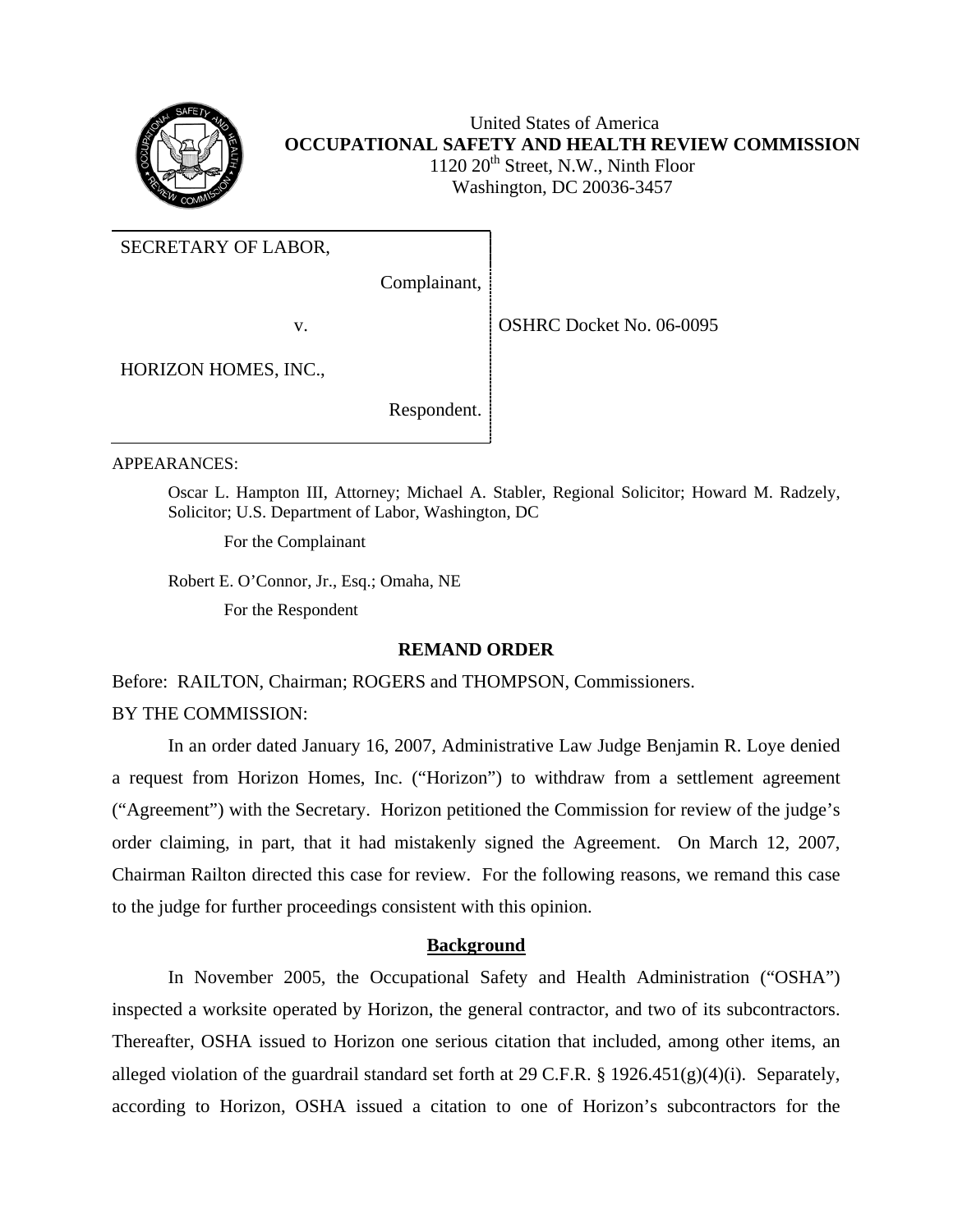identical alleged violation—i.e., under the same guardrail provision for the same alleged violative condition. Horizon maintains that in a subsequent settlement agreement with the subcontractor, the Secretary withdrew the subcontractor's guardrail citation item because the height of the scaffold in question failed to trigger the cited standard's applicability to the alleged violative condition. The Secretary does not take issue with Horizon's explanation of the status of the citation issued to the subcontractor.

During settlement negotiations between the Secretary and Horizon, counsel for Horizon sought a withdrawal of the guardrail citation item issued to Horizon because the Secretary had withdrawn the same citation item issued to the subcontractor. Nevertheless, in the terms of the parties' executed Agreement submitted to the judge for approval on December 14, 2006, the original citation—including the guardrail citation item—"remained as issued" to Horizon but all proposed penalties were reduced.

On December 21, 2006, Horizon filed a Position Statement with the judge seeking to withdraw from the Agreement. In the Position Statement, counsel for Horizon admitted his "error in not seeing" the inclusion of the guardrail citation item in the Agreement but asserted Horizon's objection to a settlement that attributes guilt and establishes a penalty "for something that did not occur." In response, the Secretary denied knowledge of having any conversations with Horizon agreeing to withdraw the guardrail citation item. The Secretary further stated that on December 22, 2006, she sent by facsimile to Horizon's counsel a proposed amended settlement agreement withdrawing the guardrail citation item, but had received no response from Horizon.

In denying Horizon's request for withdrawal, the judge noted that the contractual nature of a settlement agreement precludes unilateral rescission, absent "duress, harassment or overbearing conduct." He then concluded that Horizon had set forth no recognizable basis for withdrawal from the Agreement.

## **Discussion**

The Commission recognizes that settlement agreements are contracts to be enforced "in accordance with federal common law principles." *Phillips 66 Co.*, 16 BNA OSHC 1332, 1338, 1993 CCH OSHD ¶ 30,191, p. 41,543 (No. 90-1549, 1993). Thus, in determining whether a settlement agreement is enforceable, the language of the written settlement agreement controls unless the language is ambiguous, or there is fraud, duress, or *mistake*. *Id.*; *see also Callen v.*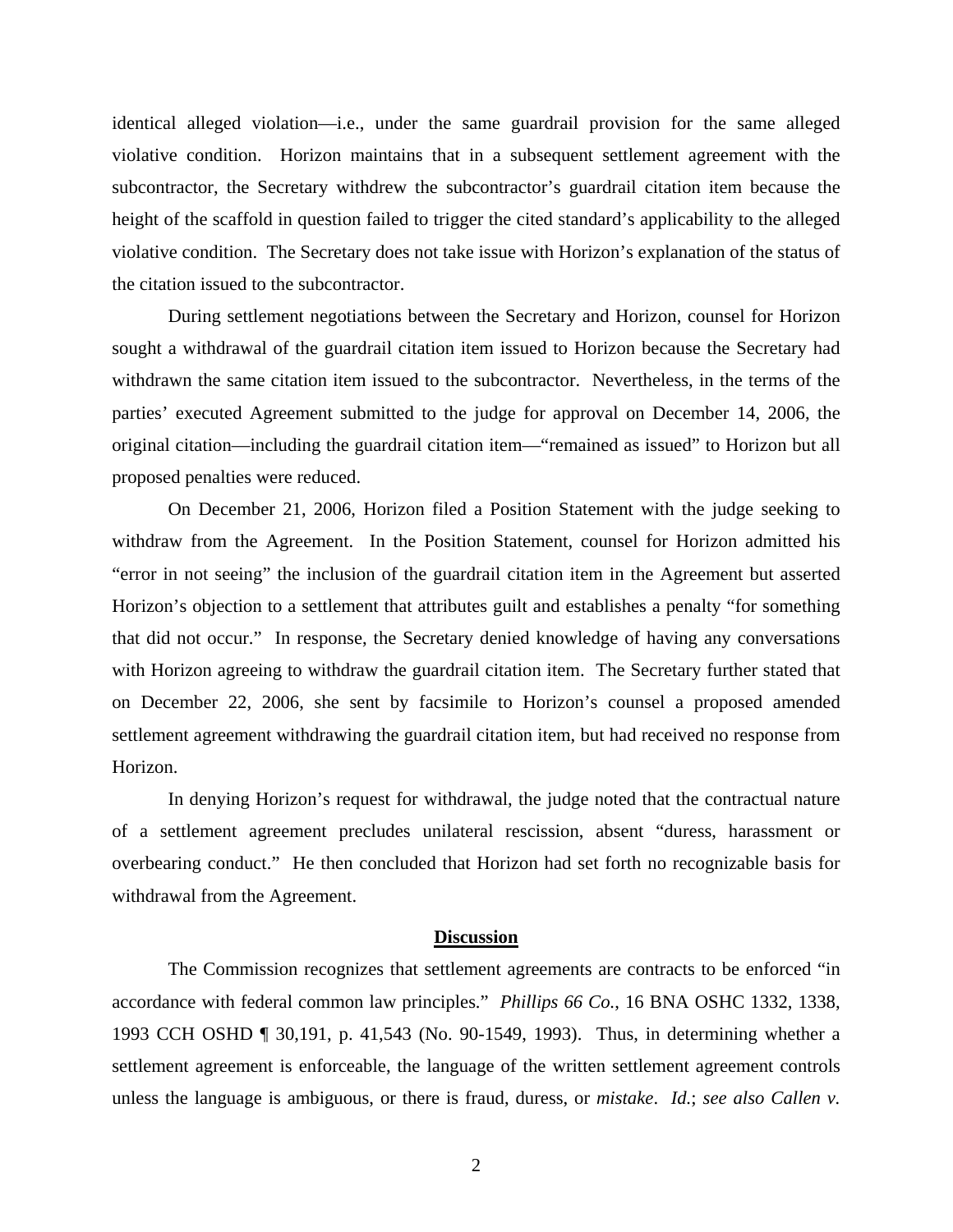*Penn. R.R. Co.*, 332 U.S. 625, 630 (1948) ("One who attacks a settlement must bear the burden of showing that the contract he has made is tainted with invalidity, either by fraud practiced upon him or by a mutual mistake under which both parties acted."); *Anzueto v. Washington Metro. Area Transit Auth.*, 357 F. Supp. 2d 27 (D.D.C. 2004) (agreement that inadvertently, on plaintiff's part, settled previously filed Title VII claim was enforceable where there was no evidence of mutual mistake, or unilateral mistake caused by other party).

Here, we find that the record raises the question of whether a rescission of the Agreement is warranted. *See Phillips 66 Co.*, 16 BNA OSHC at 1339, 1993 CCH OSHD at p. 41,543 (case remanded to determine whether an agreement "was based on a mistake requiring rescission under principles of federal common law"). Specifically, the record suggests that the parties may have mistakenly included the guardrail citation item in their Agreement. Indeed, subsequent to the execution of the Agreement, the Secretary apparently provided counsel for Horizon with an amended settlement agreement withdrawing this very citation item. The judge, however, did not address in his ruling whether mistake warranted rescission.

Accordingly, we set aside the judge's order and remand the case to him. On remand, the judge shall review all relevant evidence in the record, including the Secretary's claim to have provided Horizon's counsel with an amended settlement agreement, and determine whether the parties made a mistake in executing the Agreement.

SO ORDERED.

 $\sqrt{s/}$ W. Scott Railton Chairman

> $\sqrt{s}$  Thomasina V. Rogers Commissioner

/s/ Horace A. Thompson III

Dated: April 3, 2007 Commissioner